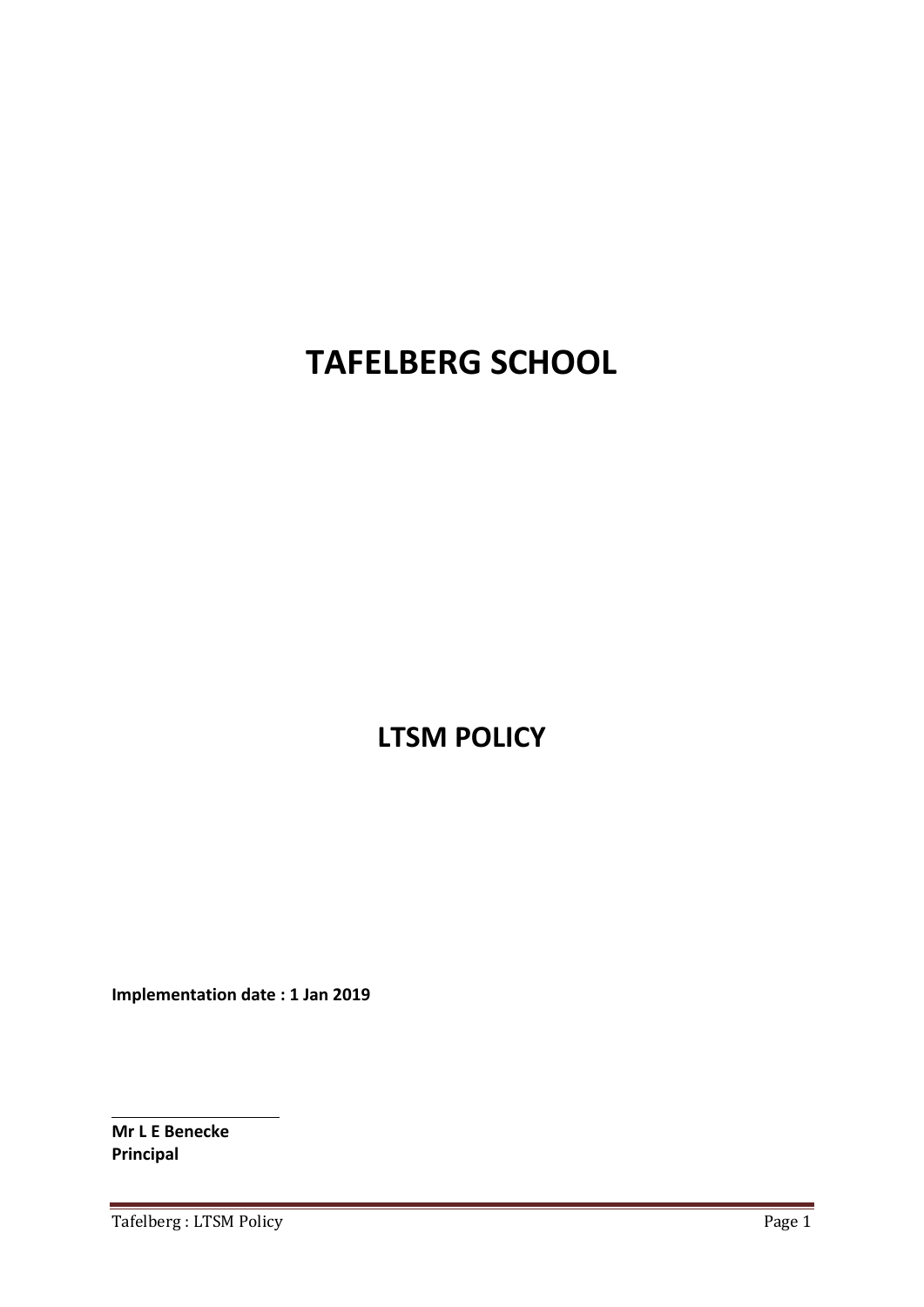#### **1. INTRODUCTION**

This policy is drawn up to give effect to the requirements regarding LTSM by DBE and WCED regulations and circulars. We believe this policy will aid in the curbing of the misuse, loss and or damage of LTSM by learners and staff. This policy will be implemented for all learners in all Grades, and also be applicable to all teachers. Any suggested changes to this policy must be made in writing to the SGB.

#### **2. DEFINITIONS / ABBREVIATIONS**

| Bookroom           | Designated room to store LTSM                                                 |
|--------------------|-------------------------------------------------------------------------------|
| DBE.               | National Department of Basic Education                                        |
| Designated teacher | Teacher appointed by the Principal to manage the bookroom/LTSM                |
| <b>LTSM</b>        | Learning and Teaching Support Materials (ie focus on Textbooks,<br>workbooks) |
| <b>Tafelberg</b>   | Tafelberg Public Special School / Resource Centre                             |
| Venue co-ordinator | Staff member in charge of an examination venue                                |
| <b>WCED</b>        | <b>Western Cape Education Department</b>                                      |

#### **3. PURPOSE**

- To control the purchase, storage, stock take and writing off of LTSM
- To control the issuing of LTSM
- To control the retrieval of LTSM

#### **4. LTSM COMMITTEE**

- Principal
- Vice Principal
- SGB chair : Finance
- Designated teacher in charge of the bookroom

#### **5. ORDERING**

- As per SGB decision, Tafelberg will source and order textbooks via its own suppliers
- LTSM needs will be ascertained, approved by the Principal/Vice Principal and SGB Finance chairperson.
- The designated teacher will then place the orders.
- Orders must be submitted in good time, in order to prevent learners being without textbooks for any length of time. Ideally textbooks need to be ordered the previous year.
- Subject teachers must ensure the correct number of books and appropriate DBE and CAPS‐approved textbooks are ordered.
- Teacher's guides and extra support material also need to be ordered via LTSM budget.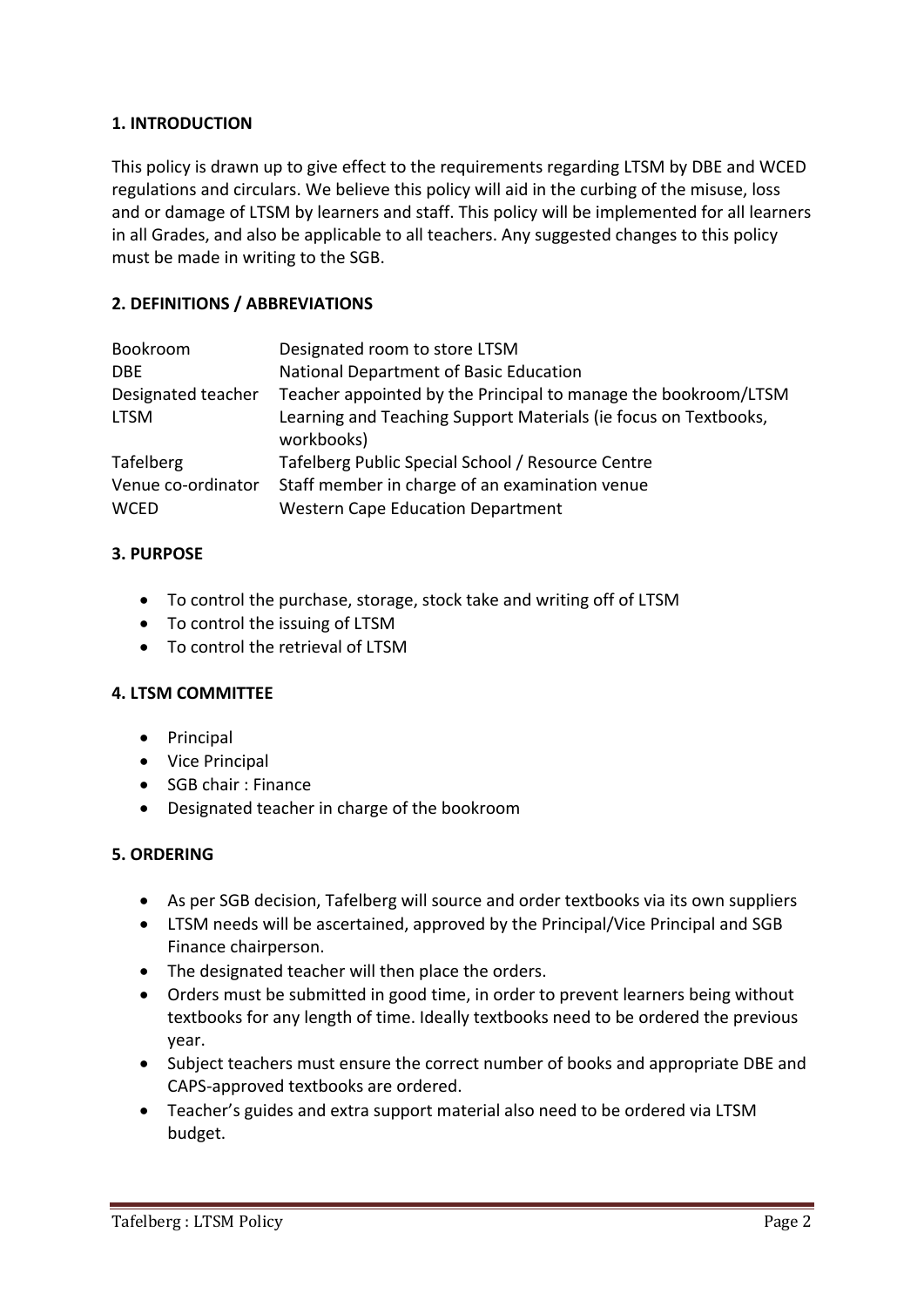#### **6. RECEIVING LTSM**

- When textbooks / workbooks are delivered at school, the designated teacher must check and sign the invoice. If he/she is unavailable, then the school secretary, Vice Principal or Principal may sign. Invoice must be kept as proof.
- Learners textbooks/workbooks and teacher guides received, must be entered on the LTSM computerised inventory.
- All textbooks and teacher guides must be stamped with the school stamp and each book must be bar‐coded.

## **7. ISSUING TEXTBOOKS**

- On the appointed date/time learners will be issued with textbooks (with a unique bar code)
- All textbooks issued will be done electronically.
- The learner will sign on a class list for the textbook. The subject teacher must ensure that the learner's name, year and condition is entered on the front page of the textbook.
- Parents will be informed of the issuing of textbooks, their safekeeping and return at year‐end.
- Parents must cover all textbooks in plastic, in order to extend the textbook's life.

## **8. RETENTION OF TEXTBOOKS DURING THE YEAR**

- Subject teachers must check textbooks at least once a term.
- In Term 3, should a learner have lost his/her textbook, the parents must be informed in writing of the lost book(s). The parent then needs to replace the textbook or send the money (full replacement cost) to the school so that the designated teacher can order a new book. Subject teachers must follow up whether the parent has replaced the book or sent the money.
- The subject teacher must then request the designated teacher to order a new textbook.
- Once the money has been received, the learner is to be issued the new textbook.

# **9. RETRIEVAL OF TEXTBOOKS**

- At the end of the academic year, all learners will hand in all their textbooks to the subject teacher or venue co-ordinator.
- Each learner will hand in his/her textbooks on the day they complete writing that particular examination.
- Should a learner not return a textbook, nor pay for the lost textbook, they will not be issued with a textbook in that particular subject the following year, until the textbook has been replaced or the money (full replacement cost) sent to the school.
- A badly damage textbook will be treated in the same manner the learner can keep the damaged textbook, and must replace it or send the money (full replacement cost) to the school.